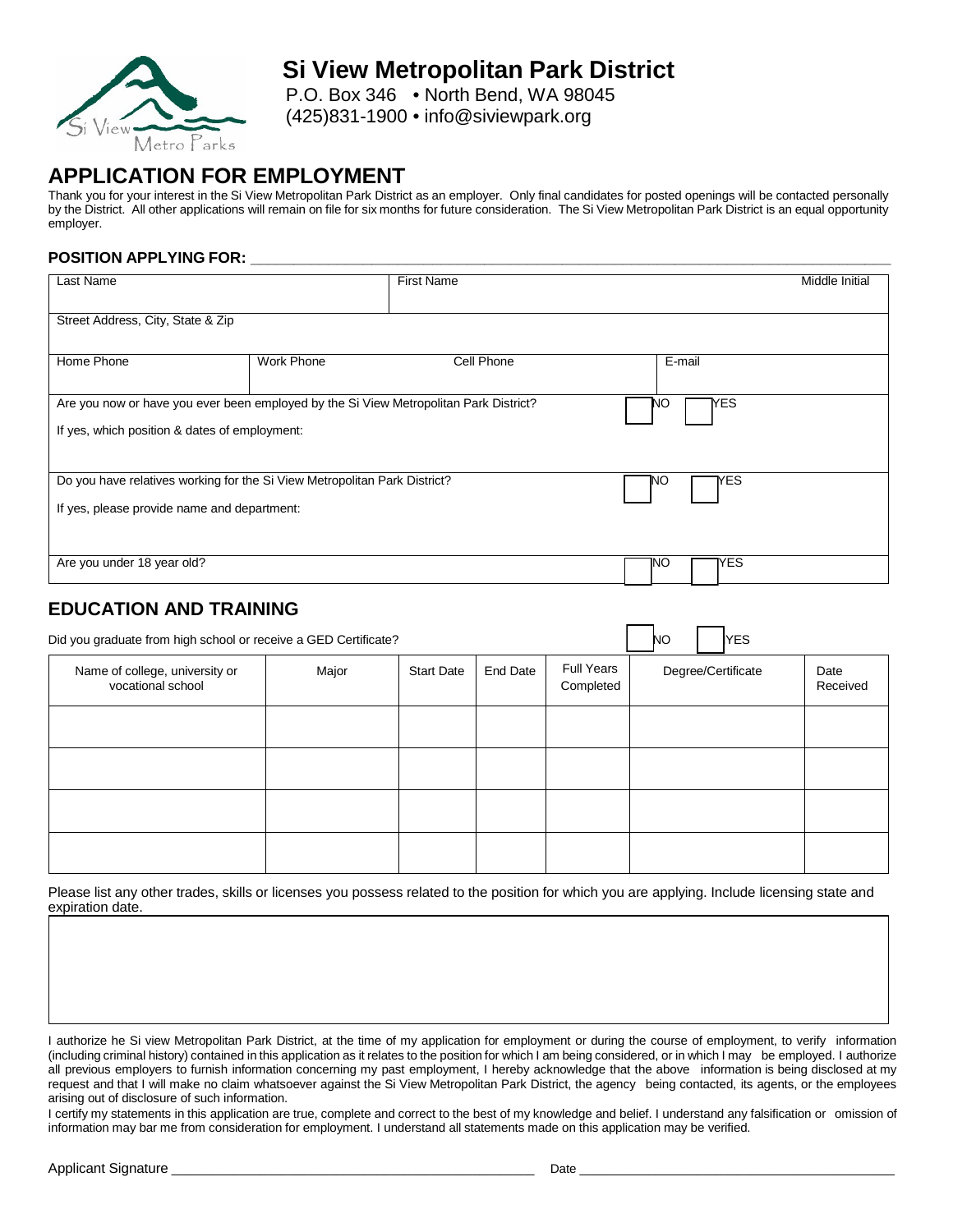

### **Si View Metropolitan Park District**

P.O. Box 346 • North Bend, WA 98045 (425)831-1900 • [info@siviewpark.org](mailto:info@siviewpark.org)

### **EMPLOYMENT HISTORY**

| Employer:                                        | Job Title, Responsibilities & Dates of Employment: |
|--------------------------------------------------|----------------------------------------------------|
| City, State:                                     |                                                    |
| Supervisor's Name and Title:                     |                                                    |
| Supervisor's Phone:                              |                                                    |
| Number of hours worked per week:                 |                                                    |
| Number of employees supervised:                  |                                                    |
| Reason for leaving:                              |                                                    |
| May we contact this employer?                    |                                                    |
| NO<br><b>YES</b>                                 |                                                    |
| Employer:                                        | Job Title, Responsibilities & Dates of Employment: |
| City, State:                                     |                                                    |
| Supervisor's Name and Title:                     |                                                    |
| Supervisor's Phone:                              |                                                    |
| Number of hours worked per week:                 |                                                    |
| Number of employees supervised:                  |                                                    |
| Reason for leaving:                              |                                                    |
| May we contact this employer?                    |                                                    |
| NO<br><b>YES</b>                                 |                                                    |
|                                                  |                                                    |
| Employer:                                        | Job Title, Responsibilities & Dates of Employment: |
| City, State:                                     |                                                    |
| Supervisor's Name and Title:                     |                                                    |
| Supervisor's Phone:                              |                                                    |
| Number of hours worked per week:                 |                                                    |
| Number of employees supervised:                  |                                                    |
| Reason for leaving:                              |                                                    |
| May we contact this employer?                    |                                                    |
| NО<br><b>YES</b>                                 |                                                    |
| Employer:                                        | Job Title, Responsibilities & Dates of Employment: |
| City, State:                                     |                                                    |
| Supervisor's Name and Title:                     |                                                    |
| Supervisor's Phone:                              |                                                    |
| Number of hours worked per week:                 |                                                    |
| Number of employees supervised:                  |                                                    |
| Reason for leaving:                              |                                                    |
| May we contact this employer?<br>N<br><b>YES</b> |                                                    |